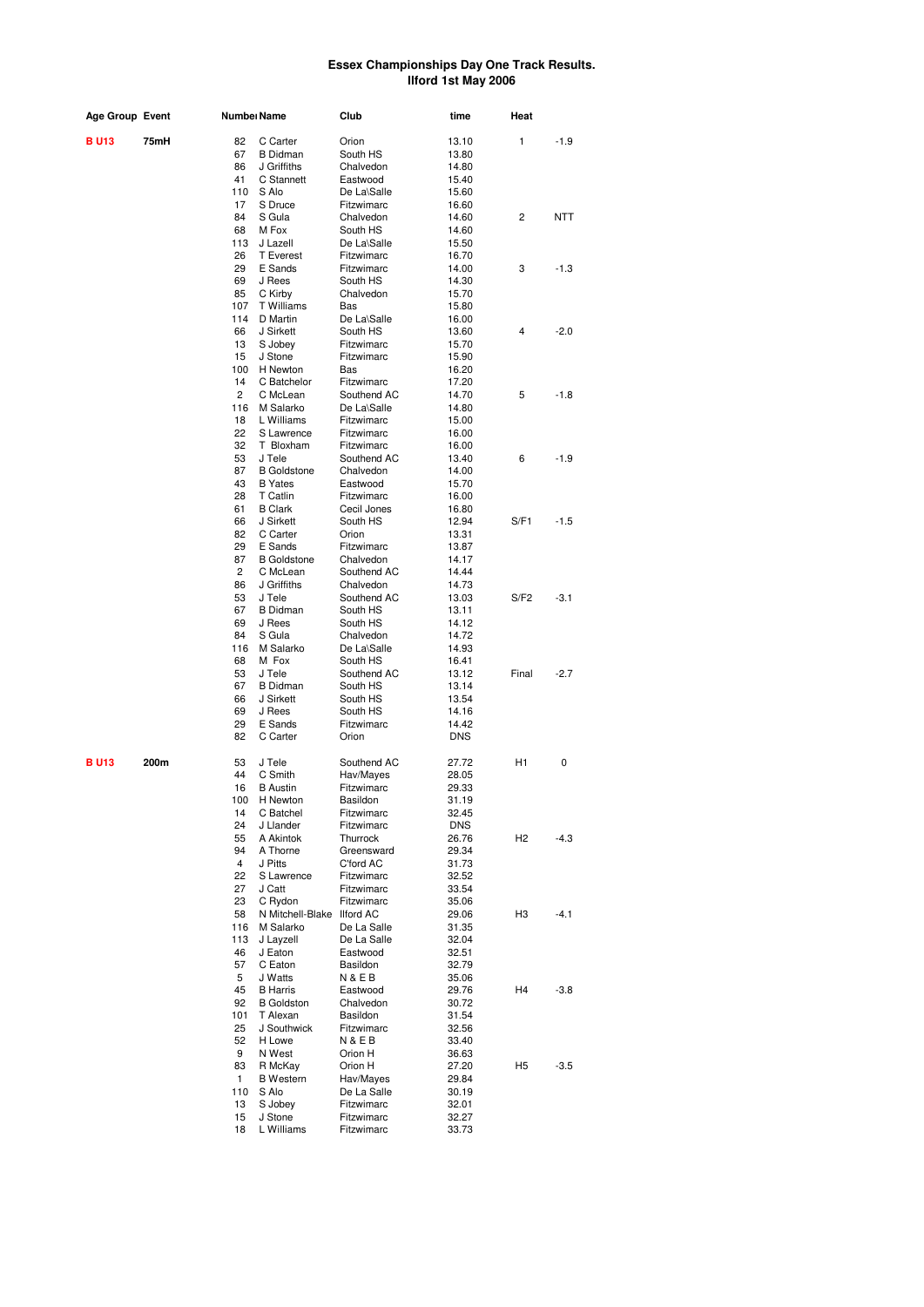| Age Group Event |              | Numbei Name    |                            | Club             | time       | Heat           |        |
|-----------------|--------------|----------------|----------------------------|------------------|------------|----------------|--------|
| B U13           | 200m (cont,) | 83             | R McKay                    | Orion H          | 26.89      | S/F1           | $-1.4$ |
|                 |              | 58             | N Mitchell-Blake           | <b>Ilford AC</b> | 27.54      |                |        |
|                 |              | 53             | J Tele                     | Southend AC      | 27.63      |                |        |
|                 |              | 94             | A Thorne                   | Greensward       | 29.66      |                |        |
|                 |              | 110            | S Alo                      | De La Salle      | 29.99      |                |        |
|                 |              | 92             | <b>B</b> Goldston          | Chalvedon        | 30.67      |                |        |
|                 |              | 55             | A Akintok                  | Thurrock         | 27.02      | S/F2           | $-2.6$ |
|                 |              | 1              | <b>B</b> Western           | Hav/Mayes        | 29.80      |                |        |
|                 |              | 45             | <b>B</b> Harris            | Eastwood         | 29.95      |                |        |
|                 |              | 116            | M Salarko                  | De La Salle      | 31.29      |                |        |
|                 |              | 44             | C Smith                    | Hav/Mayes        | DNS        |                |        |
|                 |              | 16             | <b>B</b> Austin            | Fitzwimarc       | <b>DNS</b> |                |        |
|                 |              | 55             | A Akintok                  | Thurrock         | 26.51      | <b>FINAL</b>   | $-1.6$ |
|                 |              | 83             | R McKay                    | Orion H          | 27.32      |                |        |
|                 |              | 53             | J Tele                     | Southend AC      | 27.79      |                |        |
|                 |              | 48             | N Mitchell-Blake Ilford AC |                  | 28.45      |                |        |
|                 |              | 1              | <b>B</b> Western           | Hav/Mayes        | 30.91      |                |        |
|                 |              | 94             | A Thorne                   | Greensward       | DNS        |                |        |
|                 |              |                |                            |                  |            |                |        |
| <b>BU13</b>     | 1500m        | 70             | A Short                    | S'end HS for B   | 5m18.57    | H1             |        |
|                 |              | 26             | <b>T</b> Everest           | Fitzwimarc       | 5m25.18    |                |        |
|                 |              | 103            | H Foster-Carter            | Southend AC      | 5m29.33    |                |        |
|                 |              | 6              | J Seekings                 | Hav/Mayes        | 5m36.30    |                |        |
|                 |              | 59             | R O'Mahoney                | Hav/Mayes        | 5m37.62    |                |        |
|                 |              | 79             | T Penfold                  | Orion H          | 5m43.17    |                |        |
|                 |              | 21             | S James                    | Fitzwimarc       | 5m57.15    |                |        |
|                 |              | 77             |                            | Orion H          |            |                |        |
|                 |              |                | J Glynn                    |                  | 6m16.93    |                |        |
|                 |              | 35             | S Brown                    | Eastwood         | <b>DNS</b> |                |        |
|                 |              | 81             | A Gordon                   | Orion H          | 5m18.32    | H <sub>2</sub> |        |
|                 |              | 60             | J Gibbon                   | Col & T          | 5m23.15    |                |        |
|                 |              | 10             | S Adcock                   | C'ford AC        | 5m25.29    |                |        |
|                 |              | 90             | A Sullivan                 | Chalvedon        | 5m33.93    |                |        |
|                 |              | 98             | E Pearse                   | Basildon         | 5m34.40    |                |        |
|                 |              | 38             | N Smooth                   | Eastwood         | 5m36.88    |                |        |
|                 |              | 19             | S Butler                   | Fitzwimarc       | 5m51.39    |                |        |
|                 |              | 106            | A Legon                    | <b>Ilford AC</b> | 5m58.75    |                |        |
|                 |              | 3              | D Worbey                   | Thurrock         | 5m07.43    | H <sub>3</sub> |        |
|                 |              | 16             | <b>B</b> Austin            | Fitzwimarc       | 5m17.90    |                |        |
|                 |              | 39             | S Mitchell                 | Eastwood         | 5m25.95    |                |        |
|                 |              | 99             | H O'Donahue                | Basildon         | 5m26.03    |                |        |
|                 |              | 109            | C Sear                     | WG & EL          | 5m31.47    |                |        |
|                 |              | 71             | J Fitsall                  | Basildon         | 5m40.59    |                |        |
|                 |              | 40             | D Hunt                     | Eastwood         | 6m09.24    |                |        |
|                 |              | 78             | N Glynn                    | Orion H          | 7m19.1     |                |        |
|                 |              | 36             | M Creasey                  | Eastwood         | DNF        |                |        |
|                 |              | 3              | D Worbey                   | Thurrock         | 4m59.07    | <b>FINAL</b>   |        |
|                 |              | 60             | J Gibbon                   | Col & T          | 5m09.00    |                |        |
|                 |              | 70             | A Short                    | S'end HS for B   | 5m09.43    |                |        |
|                 |              | 81             | A Gordon                   | Orion H          | 5m09.83    |                |        |
|                 |              | 16             | <b>B</b> Austin            | Fitzwimarc       | 5m12.76    |                |        |
|                 |              | 10             | S Adcock                   | C'ford AC        | 5m28.07    |                |        |
|                 |              | 103            | H Foster-Carter            | Southend AC      | 5m30.63    |                |        |
|                 |              | 26             | <b>T</b> Everest           | Fitzwimarc       | 5m44.20    |                |        |
|                 |              | 39             | S Mitchell                 | Eastwood         | <b>DNF</b> |                |        |
|                 |              | 99             | H O'Donahue                | Basildon         | DNS        |                |        |
|                 |              |                |                            |                  |            |                |        |
| <b>BU15</b>     | 200m         | 69             | F Spence                   | S.Kings/WG & EL  | 26.99      | H1             | $-1.6$ |
|                 |              | 120            | O Abiodu                   | Eton Manor AC    | 27.07      |                |        |
|                 |              | 65             | J Latimer                  | N & E B          | 34.77      |                |        |
|                 |              | 141            | A\Lee                      | <b>Harlow AC</b> | DNS        |                |        |
|                 |              | 57             | M Donhou                   | Eastwood         | DNS        |                |        |
|                 |              | 5              | D Lo                       | Col H            | 25.49      | H <sub>2</sub> | -1.8   |
|                 |              | 139            | N Greenaway                | C'ford AC        | 26.16      |                |        |
|                 |              | 145            | F Hubbard                  | C'ford AC        | 26.18      |                |        |
|                 |              | 125            | A Bonbo                    | Orion H          | 26.51      |                |        |
|                 |              | 22             |                            | Orion H          |            |                |        |
|                 |              |                | W West                     |                  | 30.12      |                |        |
|                 |              | 115            | J Alleyne                  | <b>Ilford AC</b> | 26.80      | H3             | $-1.8$ |
|                 |              | 18             | P Whittaker                | C'ford AC        | 27.22      |                |        |
|                 |              | 27             | T Pickering                | Fitzwimarc       | 27.86      |                |        |
|                 |              | $\overline{7}$ | A Legg                     | Hav/Mayes        | DNS        |                |        |
|                 |              | 71             | <b>B</b> Harrison          | Basildon         | <b>DNS</b> |                |        |
|                 |              | 147            | J Ison                     | Basildon         | 24.98      | H4             | $-2.1$ |
|                 |              | 112            | C Rendora                  | WG & EL          | 26.32      |                |        |
|                 |              | 154            | K Rururo                   | De La Salle      | 28.55      |                |        |
|                 |              | 157            | <b>DNS</b>                 |                  |            |                |        |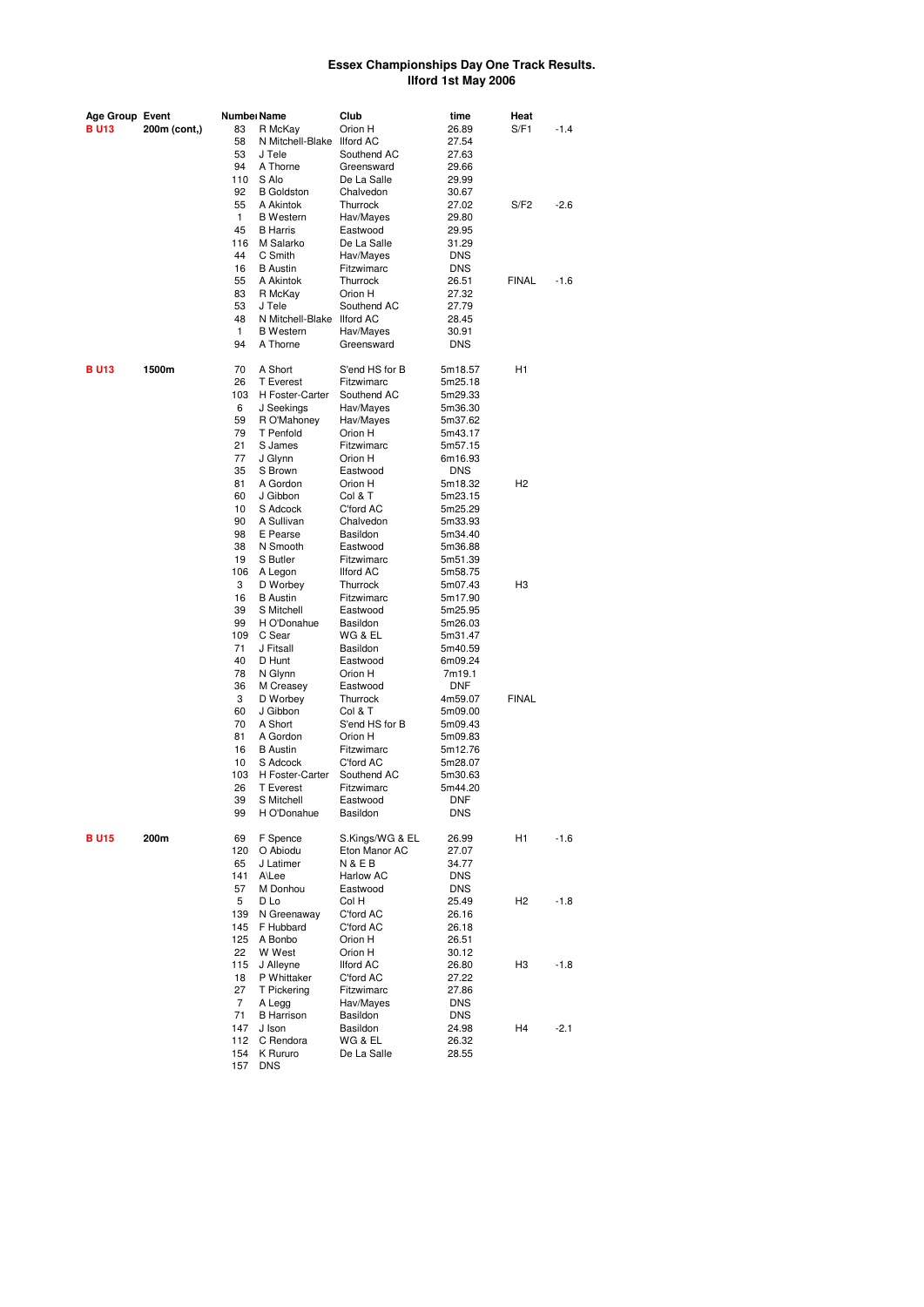| Age Group Event |              | Numbeı Name |                                        | Club                    | time               | Heat           |        |
|-----------------|--------------|-------------|----------------------------------------|-------------------------|--------------------|----------------|--------|
| B U15           | 200m (cont.) | 5           | D Lo                                   | Col H                   | 25.21              | S/F1           | $-1.0$ |
|                 |              | 112         | C Rendora                              | WG & EL                 | 26.12              |                |        |
|                 |              | 145         | F Hubbard                              | C'ford AC               | 26.24              |                |        |
|                 |              | 115         | J Alleyne                              | Ilford AC               | 26.79              |                |        |
|                 |              | 18          | P Whittaker                            | C'ford AC               | 27.49              |                |        |
|                 |              | 154         | K Rururo                               | De La Salle             | <b>DNS</b>         |                |        |
|                 |              | 147         | J Ison                                 | Basildon                | 24.92              | S/F2           | $-2.0$ |
|                 |              | 139         | N Greenaway                            | C'ford AC               | 25.88              |                |        |
|                 |              | 69          | F Spence                               | S Kings/WG & EL         | 26.16              |                |        |
|                 |              | 125         | A Bonbo                                | Orion H                 | 26.59              |                |        |
|                 |              | 120         | O Abiodu                               | Eton Manor AC           | 27.43              |                |        |
|                 |              | 27          | T Pickering                            | Fitzwimarc              | 27.55              |                |        |
|                 |              | 5           | D Lo                                   | Col H                   | 24.56              | <b>FINAL</b>   | $-2.6$ |
|                 |              | 147         | J Ison                                 | Basildon                | 24.70              |                |        |
|                 |              | 139         | N Greenaway                            | C'ford AC               | 25.96              |                |        |
|                 |              | 112         | C Rendora                              | WG & EL                 | 26.35              |                |        |
|                 |              | 69          | F Spence                               | S Kings/WG & EL         | 26.48              |                |        |
|                 |              | 145         | F Hubbard                              | C'ford AC               | 26.57              |                |        |
| <b>BU15</b>     | 1500m        | 151         | D Clutterbuck                          | Basildon                | 4m42.46            | H1             |        |
|                 |              | 136         | A Cornwell                             | WG & EL                 | 4m44.87            |                |        |
|                 |              | 85          | R Prior                                | South HS                | 4m49.73            |                |        |
|                 |              | 138         | P Scanlan                              | WG & EL                 | 4m51.37            |                |        |
|                 |              | 19          | D Shanney                              | Hav Mays                | 4m54.14            |                |        |
|                 |              | 142         | S Payne                                | Basildon<br>5.1         | 5m01.42            |                |        |
|                 |              | 33          | C Bea                                  | Fitzwimarc              | 5m05.47            |                |        |
|                 |              | 137         | <b>B</b> Phillips                      | WG & EL                 | 5m15.64            |                |        |
|                 |              | 134         | D Yaxley                               | Harlow                  | 5m16,54            |                |        |
|                 |              | 110         | P Hawkings                             | Chelmsford              | 4m35.90            | H <sub>2</sub> |        |
|                 |              | 6           | A Taylor                               | Thurrock                | 4m38.45            |                |        |
|                 |              | 12          | R Pearce                               | Basildon                | 5m10.29            |                |        |
|                 |              | 150         | R Reynolds                             | Basildon                | 5m18.12            |                |        |
|                 |              | 23          | I Pearce                               | Hav Mays                | 5m19.45            |                |        |
|                 |              | 130         | G Webb                                 | Chalvedon               | 5m21.09            |                |        |
|                 |              | 124         | E Ball                                 | Orion H                 | 5m23.50            |                |        |
|                 |              | 9           | L Leddy                                | <b>Ilford</b>           | 5m24.54            |                |        |
|                 |              | 88          | T Frith                                | Southend HS             | 4m44.80            | H <sub>3</sub> |        |
|                 |              | 111         | M Reynolds                             | Chelmsford              | 4m52.95            |                |        |
|                 |              | 87          | J Staines                              | Southend HS             | 4m57.09            |                |        |
|                 |              | 20          | T Shanney                              | Hav.Mays                | 5m05.69            |                |        |
|                 |              | 140         | J Tamplin                              | Harlow                  | 5m09.16            |                |        |
|                 |              | 153         | G Moxon                                | Basildon                | 5m09.48            |                |        |
|                 |              | 135         | S Shanney                              | Hav Mays                | 5m15.77            |                |        |
|                 |              | 109<br>152  | A Stapleton<br>S Swain                 | Southend AC             | 5m20.32            |                |        |
|                 |              | 89          | D Smale                                | Hav Mays<br>Southend HS | 5m38.45<br>4m34.16 | H4             |        |
|                 |              | 1           | H King                                 | Thurrock                | 4m34`56            |                |        |
|                 |              | 38          | A O'Leary                              | Fitzwimarc              | 4m38.59            |                |        |
|                 |              | 116         | M Swamad                               | <b>Ilford</b>           | 4m40.04            |                |        |
|                 |              | 121         | M Moy                                  | Orion H                 | 4m40.15            |                |        |
|                 |              | 2           | O Davey                                | Thurrock                | 4m47.18            |                |        |
|                 |              | 10          | J Buckley Stanton Hav Mays             |                         | 4m57.04            |                |        |
|                 |              | 86          | M Lee                                  | Southend HS             | 5m10.39            |                |        |
|                 |              | 133         | L Ball                                 | Mark Hall Sc            | 5m20.26            |                |        |
|                 |              |             |                                        |                         |                    |                |        |
|                 |              | 89          | D Smale                                | South HS                | 4m27.22            | Final          |        |
|                 |              | 1           | H King                                 | Thurrock                | 4m31.50            |                |        |
|                 |              | 136         | Alex Cornwell                          | WG & EL                 | 4m31.95            |                |        |
|                 |              | 6<br>151    | <b>Antony Taylor</b>                   | Thurrock                | 4m32.77            |                |        |
|                 |              | 88          | Dale Clutterbuck Basildon<br>Tom Frith | South HS                | 4m36.06<br>4m37.59 |                |        |
|                 |              | 116         | Mohammed Swar Ilford                   |                         | 4m37.68            |                |        |
|                 |              | 38          | Alex O'Leary                           | Fitzwimarc              | 4m40.92            |                |        |
|                 |              | 110         | Peter Hawkings                         | C'ford AC               | 4m42.54            |                |        |
|                 |              | 121         | <b>Matthew Moy</b>                     | Orion H                 | 4m47.63            |                |        |
|                 |              |             |                                        |                         |                    |                |        |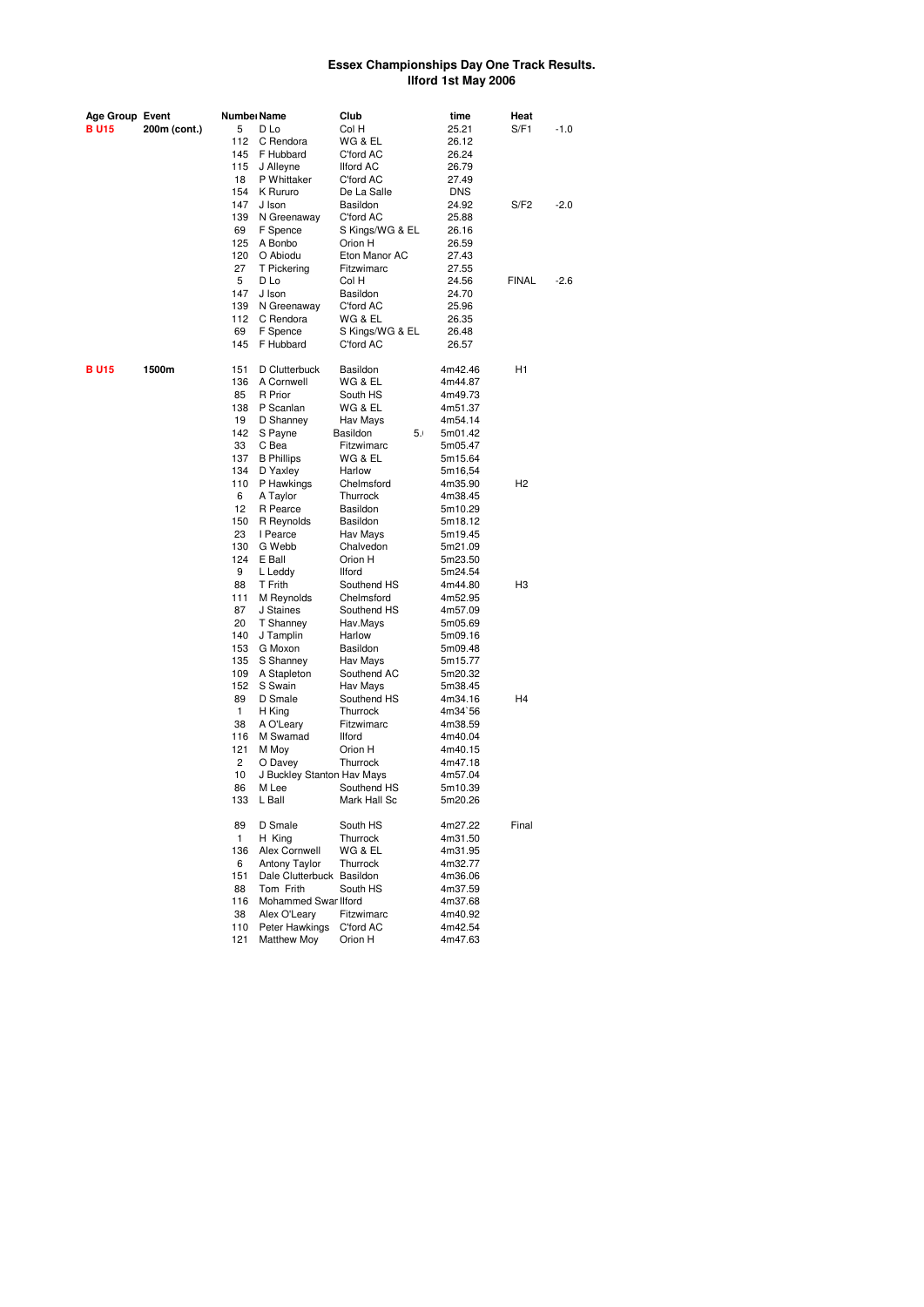| <b>Age Group Event</b> |            | Numbeı Name |                            | Club               | time<br>Hurdles | Heat<br><b>SP</b> | LJ     | HJ      | 800m       | Points |
|------------------------|------------|-------------|----------------------------|--------------------|-----------------|-------------------|--------|---------|------------|--------|
| <b>BU15</b>            | Pentathlon | 16          | Adam McCarthy              | Fitzwimarc         | 13.59           | 8.11              | 5.40   | 1.49    | 2m19.54    | 2217   |
|                        |            | 92          | Carmeron Irwin             | Southend H S       | 13.11           | 8.65              | 5.05   | 1.55    | 2m25.52    | 2192   |
|                        |            | 91          | <b>Chris Potts</b>         | Southend H S       | 13.78           | 8.29              | 4.85   | 1.61    | 2m32.06    | 2034   |
|                        |            | 90          | Jerelle Mensah             | Southend H S       | 13.05           | 8.22              | 4.95   | 1.56    | 2m38.05    | 2007   |
|                        |            | 78          | Andrew Almond              | Cecil J            | 14.22           | 8.61              | 5.37   | 1.49    | 2m42.21    | 1916   |
|                        |            | 49          | Daniel Cassidy             | Eastwood           | 13.82           | 8.17              | 4.66   | 1.61    | 2m41.55    | 1887   |
|                        |            | 37          | Ryan Wennington Fitzwimarc |                    | 13.76           | 7.78              | 4.59   | 1.43    | 2m30.77    | 1838   |
|                        |            | 74          | Jon Allen                  | Cecil J            | 13.59           | 9.9               | 4.52   | 1.49    | 2m32.64    | 1814   |
|                        |            | 39          | Jack Adams                 | Fitzwimarc         | 13.01           | 8.9               | 4.18   | 1.49    | 2m52.62    | 1742   |
|                        |            | 53          | Matthew Saunder Eastwood   |                    | 14.86           | 8.13              | 4.72   | 1.46    | 2m38.66    | 1719   |
|                        |            | 132         | <b>William Stone</b>       | De La Salle        | 16.19           | 5.66              | 4.34   | 1.40    | 2m23.05    | 1539   |
|                        |            | 52          | Dimitri Loizou             | Eastwood           | 16.11           | 8.06              | 4.24   | 1.52    | 2m32.57    | 1520   |
|                        |            | 51          | Stephen Bond               | Eastwood           | 16.47           | 7.48              | 4.21   | 1.46    | 2m39.32    | 1456   |
|                        |            | 32          | Adam Vyse                  | Fitzwimarc         | 16.52           | 7.21              | 4.40   | 1.49    | 2m46.19    | 1427   |
|                        |            | 67          | Lewis Bishop               | Col H              | 15.52           | 5.73              | 4.44   | 1.40    | 2m39.85    | 1416   |
|                        |            | 43          | Sean Henderson Fitzwimarc  |                    | 16.61           | 7.97              | 4.29   | 1.40    | 2m43.96    | 1402   |
|                        |            | 47          | Ashley Kingston Fitzwimarc |                    | 14.89           | 5.95              | 4.08   | 1.43    | 2m58.59    | 1296   |
|                        |            | 155         | <b>Grant Morris</b>        | De La Salle        | 15.76           | 7.68              | 3.84   | 1.28    | 2m46.86    | 1269   |
|                        |            | 50          | Nick Hilder                | Eastwood           | 16.30           | 6.91              | 4.27   | 1.52    | <b>DNC</b> | 1269   |
|                        |            | 146         | George Buck                | De La Salle        | 17.74           | 9.6               | 4.15   | 1.34    | <b>DNC</b> | 1182   |
|                        |            | 28          | Jacob Cleaver              | Fitzwimarc         | 16.68           | 7.97              | 4.2    | retired |            |        |
| <b>MU17</b>            | 200m       | 21          | E Ayanful                  | Hav/Mayes          | 23.46           | H <sub>1</sub>    | $-2.8$ |         |            |        |
|                        |            | 41          | M Dyble                    | Basildon           | 24.04           |                   |        |         |            |        |
|                        |            | 121         | S Watson                   | Braintree & D      | 25.13           |                   |        |         |            |        |
|                        |            | 80          | <b>B Al-Akku</b>           | <b>Ilford AC</b>   | 25.47           |                   |        |         |            |        |
|                        |            | 1           | S Ashdown                  | Thurrock           | 25.73           |                   |        |         |            |        |
|                        |            | 81          | N Senior                   | <b>Ilford AC</b>   | 26.15           |                   |        |         |            |        |
|                        |            | 8           | M Pitts                    | Braintree & D      | 23.62           | H <sub>2</sub>    | $-3.0$ |         |            |        |
|                        |            | 59          | R Morrissey                | S'end HS for B     | 23.87           |                   |        |         |            |        |
|                        |            | 125         | D Akande                   | C'ford AC          | 24.13           |                   |        |         |            |        |
|                        |            | 57          | C Leeding                  | S'end HS for B     | 26.26           |                   |        |         |            |        |
|                        |            | 98          | L Kelly                    | Chalvedon Sch      | 27.16           |                   |        |         |            |        |
|                        |            | 3           | M Harrison                 | Basildon           | 23.72           | H <sub>3</sub>    | $-1.7$ |         |            |        |
|                        |            | 109         | M Lumm                     | Basildon           | 23.83           |                   |        |         |            |        |
|                        |            | 116         | A Thompson                 | WG & EL            | 24.26           |                   |        |         |            |        |
|                        |            | 90          | N Underwood                | Orion H            | 24.42           |                   |        |         |            |        |
|                        |            | 112         | O Nzeako                   | <b>Ilford AC</b>   | 26.90           |                   |        |         |            |        |
|                        |            | 40          | L Charles                  | B'heath & Bromley  | 23.79           | H <sub>4</sub>    | $-1.6$ |         |            |        |
|                        |            | 42<br>91    | C Vickers<br>M Mitchell    | WG & EL<br>Orion H | 24.03<br>25.30  |                   |        |         |            |        |
|                        |            | 12          | C Travis                   | Thurrock           | 26.18           |                   |        |         |            |        |
|                        |            | 83          | R Sutovas                  | Eton Manor AC      | 27.82           |                   |        |         |            |        |
|                        |            | 21          | E Ayanful                  | Hav/Mayes          | 22.74           | S/F1              | $-3.3$ |         |            |        |
|                        |            | 40          | L Charles                  | B'heath & Bromley  | 23.19           |                   |        |         |            |        |
|                        |            | 59          | R Morrissey                | S'end HS for B     | 23.45           |                   |        |         |            |        |
|                        |            | 41          | M Dyble                    | Basildon           | 23.61           |                   |        |         |            |        |
|                        |            | 90          | N Underwood                | Orion H            | 23.80           |                   |        |         |            |        |
|                        |            | 125         | D Akande                   | C'ford AC          | 23.81           |                   |        |         |            |        |
|                        |            | 8           | M Pitts                    | Braintree & D      | 23.63           | S/F2              | $-1.1$ |         |            |        |
|                        |            | 3           | M Harrison                 | Basildon           | 23.63           |                   |        |         |            |        |
|                        |            | 109         | M Lumm                     | Basildon           | 23.87           |                   |        |         |            |        |
|                        |            | 116         | A Thompson                 | WG & EL            | 24.06           |                   |        |         |            |        |
|                        |            | 42          | C Vickers                  | WG & EL            | 24.20           |                   |        |         |            |        |
|                        |            | 121         | S Watson                   | Braintree & D      | 25.31           |                   |        |         |            |        |
|                        |            | 21          | E Ayanful                  | Hav/Mayes          | 22.71           | <b>FINAL</b>      | $-2.6$ |         |            |        |
|                        |            | 8           | M Pitts                    | Braintree & D      | 23.35           |                   |        |         |            |        |
|                        |            | 40          | L Charles                  | B'heath & Bromley  | 23.41           |                   |        |         |            |        |
|                        |            | 3           | M Harrison                 | Basildon           | 23.45           |                   |        |         |            |        |
|                        |            | 59          | R Morrissey                | S'end HS for B     | 23.79           |                   |        |         |            |        |
|                        |            | 41          | M Dyble                    | Basildon           | 23.92           |                   |        |         |            |        |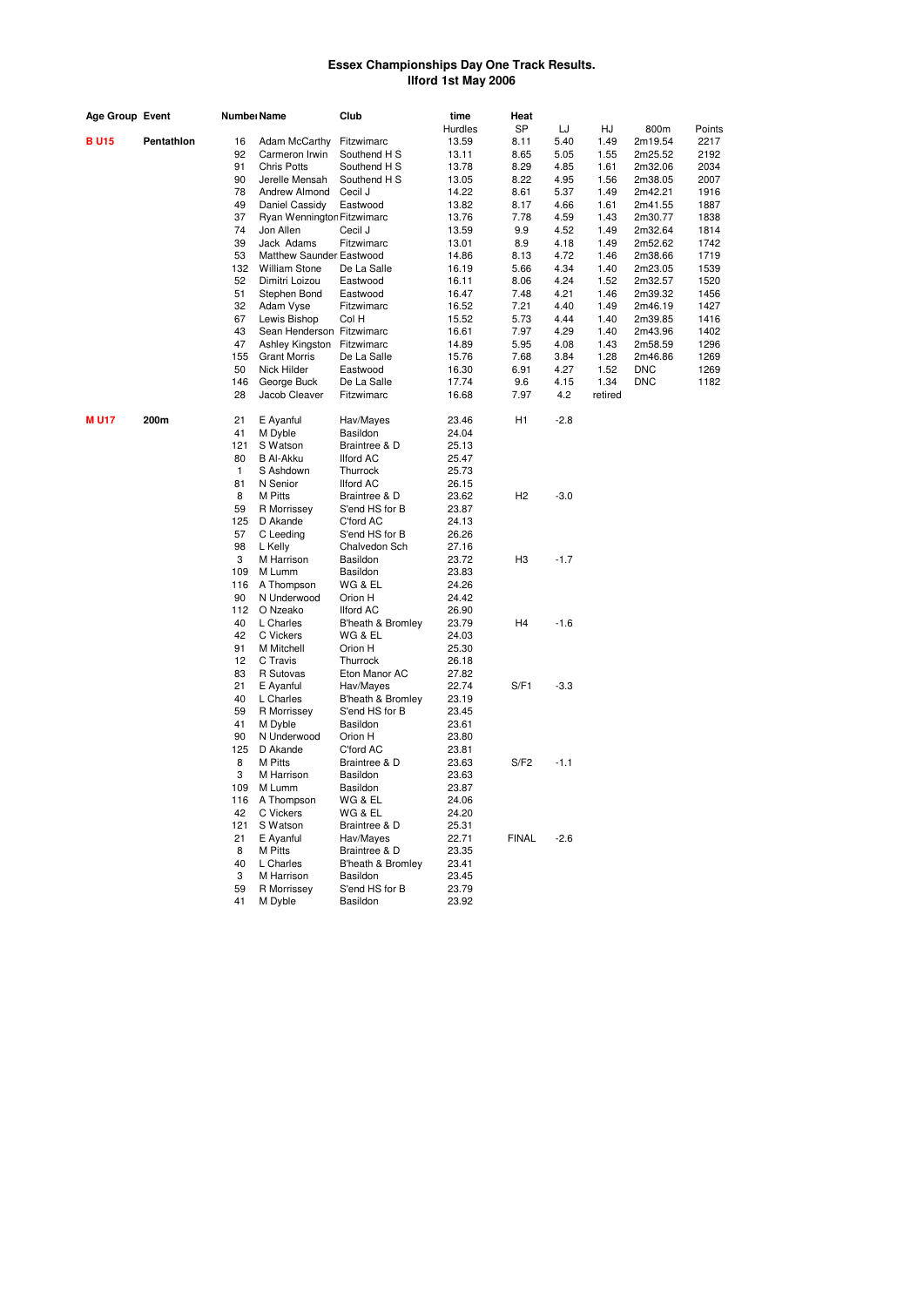| Age Group Event |       |
|-----------------|-------|
| M U17           | 1500m |

| Age Group Event |       |                | Numbei Name      | Club        | time       | Heat           |
|-----------------|-------|----------------|------------------|-------------|------------|----------------|
| <b>MU17</b>     | 1500m | 5              | M Bloy           | Hav Mays    | 4m22.75    | H1             |
|                 |       | 120            | P Haines         | Basildon    | 4m22.76    |                |
|                 |       | 111            | K Mitchell       | Basildon    | 4m25.49    |                |
|                 |       | 11             | <b>G</b> Twist   | Hav Mays    | 4m29.86    |                |
|                 |       | 39             | O Heeks          | Orion       | 4m33.82    |                |
|                 |       | 62             | L Hartsman       | Southend HS | 4m33.59    |                |
|                 |       | 17             | J Crompton       | Southend AC | 4m52.30    |                |
|                 |       | 119            | L Swain          | Hav Mays    | 5m11.53    |                |
|                 |       | 94             | Z Bloomfield     | Chalvedon   | 5m29.83    |                |
|                 |       | 4              | R Sparke         | WG & EL     | 4m32.98    | H2             |
|                 |       | 73             | G Windsor        | Chelmsford  | 4m35.38    |                |
|                 |       | 15             | L Heard          | Col & Tend  | 4m41.56    |                |
|                 |       | 123            | S McLachlan      | Hav Mays    | 4m45.55    |                |
|                 |       | 108            | L Bickford       | Southend HS | 4m46.22    |                |
|                 |       | 88             | D Nutt           | Orion       | 4m51.86    |                |
|                 |       | 61             | T Smith          | Southend HS | 5m00.80    |                |
|                 |       | 84             | <b>B</b> Gereme  | Eton Manor  | 5m19.44    |                |
|                 |       | 108            | J Shane          | Basildon    | 4m16.41    | H <sub>3</sub> |
|                 |       | 124            | <b>B</b> Hunter  | Southend AC | 4m18.03    |                |
|                 |       | 45             | D Gibbon         | Col & Tend  | 4m18.99    |                |
|                 |       | 26             | H Clarke         | Fitzwimarc  | 4m28.35    |                |
|                 |       | $\overline{2}$ | M Hunt           | Chelmsford  | 4m31.24    |                |
|                 |       | 13             | A Poole          | Col & Tend  | 4m31.68    |                |
|                 |       | 75             | S Wilson         | Col & Tend  | 4m35.23    |                |
|                 |       | 118            | J Reynolds       | Basildon    | 4m38.13    |                |
|                 |       | 115            | M Sampford       | Basildon    | 4m54.89    |                |
|                 |       | 108            | J Shane          | Basildon    | 3m58.08    | <b>FINAL</b>   |
|                 |       | 120            | P Haines         | Basildon    | 4m06.15    |                |
|                 |       | 45             | D Gibbon         | Col & Tend  | 4m08.15    |                |
|                 |       | 5              | M Bloy           | Hav Mays    | 4m09.56    |                |
|                 |       | 11             | <b>G</b> Twist   | Hav Mays    | 4m25.32    |                |
|                 |       | 4              | R Sparke         | WG & EL     | 4m26.16    |                |
|                 |       | 111            | K Mitchell       | Basildon    | 4m29.53    |                |
|                 |       | 26             | H Clarke         | Fitzwimarc  | 4m33.11    |                |
|                 |       | 73             | <b>G Windsor</b> | C'ford AC   | 4m44.97    |                |
|                 |       | 124            | <b>B</b> Hunter  | Southend AC | <b>DNS</b> |                |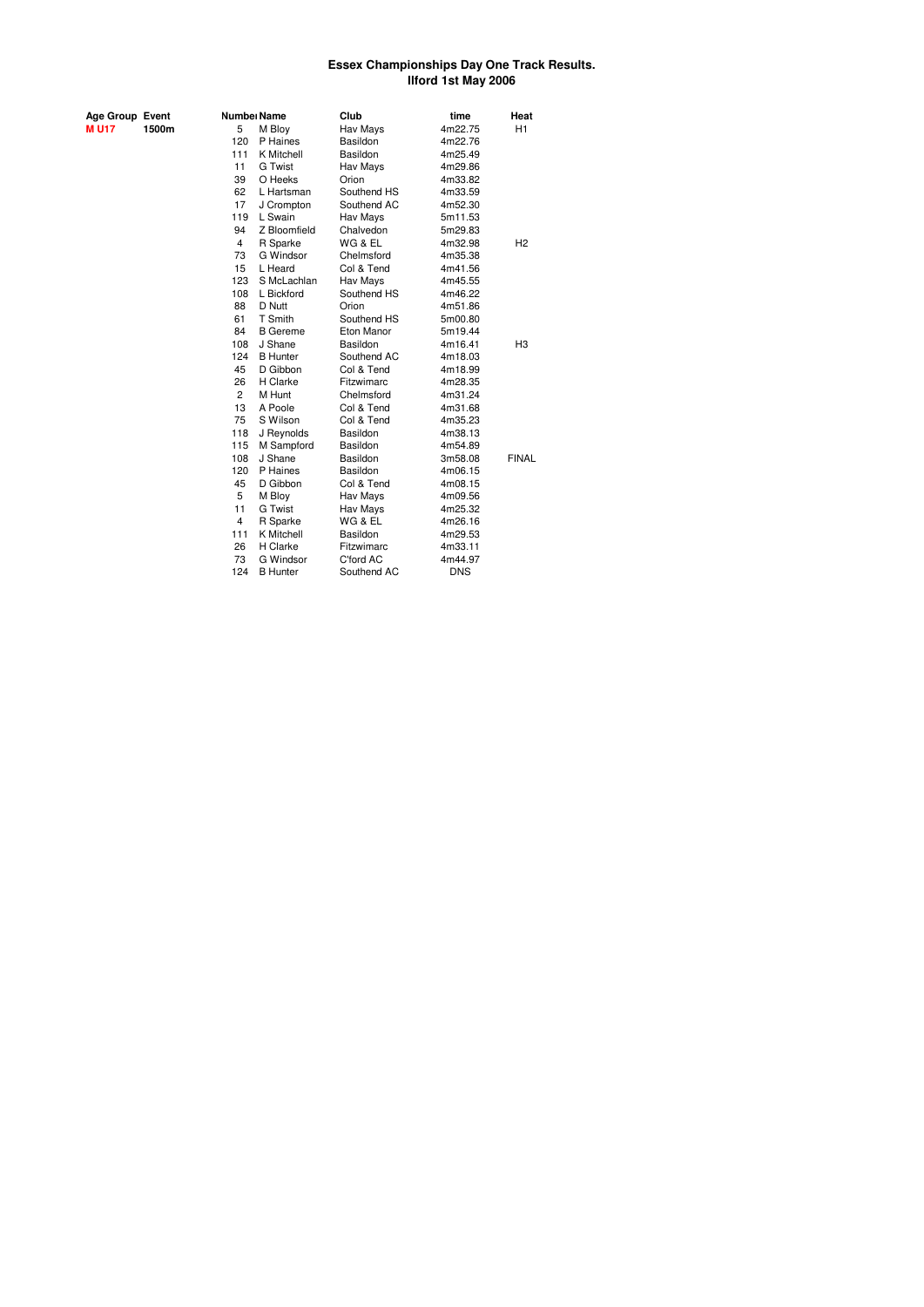| Age Group Event |      | Numbeı Name        |                              | Club                         | time                | Heat             |        |
|-----------------|------|--------------------|------------------------------|------------------------------|---------------------|------------------|--------|
| G U13           | 150m | 10                 | C Bragg                      | N &EB                        | 22.35               | H1               | $-4.3$ |
|                 |      | 13                 | R Amp                        | Orion                        | 22.67               |                  |        |
|                 |      | 77                 | K Sutton                     | Colch H                      | 23.02               |                  |        |
|                 |      | 80                 | F Hum                        | S/end HS Girls               | 23.27               |                  |        |
|                 |      | 50<br>15           | R Willis<br>J Seeking        | Basildon<br>Hav Mays         | 23.42<br>24.63      |                  |        |
|                 |      | 19                 | M Kelekum                    | N & EB                       | 22.48               | H <sub>2</sub>   | $-2.3$ |
|                 |      | 84                 | C Mayo                       | Basildon                     | 22.5                |                  |        |
|                 |      | 40                 | E Washbourne                 | Hav Mays                     | 23.3                |                  |        |
|                 |      | 20                 | D Francis                    | Orion                        | 23.32               |                  |        |
|                 |      | 27                 | <b>G</b> Hutchins            | Fitzwimarc                   | 23.64               |                  |        |
|                 |      | 14<br>4            | K Straiton<br>C Longhurst    | Col. H<br>Southend           | 25.83<br>21.59      | H <sub>3</sub>   | $-2.4$ |
|                 |      | 88                 | R Davies                     | S/end HS Girls               | 23.55               |                  |        |
|                 |      | 56                 | N Sartori-Sigrist            | Orion                        | 23.68               |                  |        |
|                 |      | 9                  | M Hastin                     | Col H                        | 24.61               |                  |        |
|                 |      | 76                 | K Day                        | Basildon                     | 24.73               |                  |        |
|                 |      | 95<br>46           | C Denham                     | S/end HS Girls<br>N &EB      | 27.53<br>21.48      | H <sub>4</sub>   | $-2.4$ |
|                 |      | 44                 | M Okpokiri<br>R Gooday       | Col H                        | 22.41               |                  |        |
|                 |      | 39                 | C Bailey                     | Basildon                     | 23.36               |                  |        |
|                 |      | 86                 | R Dailly                     | Chelmsford                   | 23.89               |                  |        |
|                 |      | 28                 | I Pickering                  | Fitzwimarc                   | 24.61               |                  |        |
|                 |      | 90                 | E Finn                       | S/end HS Girls               | 25.14               |                  |        |
|                 |      | $\mathbf{1}$<br>37 | H McGow                      | Thurrock<br>Chelmsford       | 22.19               | H <sub>5</sub>   | $-4.1$ |
|                 |      | 79                 | C Rfidley<br>G Brown         | Basildon                     | 22.47<br>22.64      |                  |        |
|                 |      | 83                 | G Edwar                      | Southend                     | 22.85               |                  |        |
|                 |      | 11                 | C Denton                     | Col H                        | 24.09               |                  |        |
|                 |      | 46                 | M Okpokiri                   | N & EB                       | 21.22               | S/F1             | $-2.5$ |
|                 |      | 44                 | R Gooday                     | Col H                        | 22.00               |                  |        |
|                 |      | 79                 | G Brown                      | Basildon                     | 22.11               |                  |        |
|                 |      | 84<br>77           | C Mayo<br>K Sutton           | Basildon<br>Col H            | 22.16<br>22.24      |                  |        |
|                 |      | 10                 | C Bragg                      | N & EB                       | 22.35               |                  |        |
|                 |      | 4                  | C Longhurst                  | Southend                     | 21.51               | S/F2             | $-2.9$ |
|                 |      | 13                 | R Ampofo                     | Orion                        | 21.91               |                  |        |
|                 |      | 1                  | H McGow                      | Thurrock                     | 22.20               |                  |        |
|                 |      | 83                 | G Edwar                      | Southend                     | 22.51               |                  |        |
|                 |      | 19<br>37           | M Kelekum                    | N & EB<br>Chelmsford         | 22.87<br><b>DNS</b> |                  |        |
|                 |      | 46                 | C Rfidley<br>M Okpokiri      | N & EB                       | 21.13               | Final            | $-2.0$ |
|                 |      | 4                  | C Longhurst                  | Southend                     | 21.17               |                  |        |
|                 |      | 13                 | R Ampofo                     | Orion                        | 21.70               |                  |        |
|                 |      | 79                 | G Brown                      | Basildon                     | 22.11               |                  |        |
|                 |      | 44                 | R Gooday                     | Col H                        | 22.36               |                  |        |
|                 |      | 84                 | C Mayo                       | Basildon                     | 22.59               |                  |        |
| G U13           | 70mH | 30                 | E Graves                     | Fitzwimarc                   | 12.82               | H1               | $-3.4$ |
|                 |      | 89                 | M Clark                      | South Girls HS               | 13.37               |                  |        |
|                 |      | 17<br>87           | K Hearne<br>M Parker         | Col & T<br>South Girls HS    | 13.88<br>14.03      |                  |        |
|                 |      | 5                  | N Woodhouse                  | Southend AC                  | 14.04               |                  |        |
|                 |      | 91                 | E Ginn                       | South Girls HS               | 16.27               |                  |        |
|                 |      | 38                 | K Draper                     | Greensward                   | 13.48               | H <sub>2</sub>   | $-2.3$ |
|                 |      | 43                 | S Griffiths                  | Greensward                   | 13.84               |                  |        |
|                 |      | 56                 | N Sartori-Sigrist            | Orion H                      | 14.73               |                  |        |
|                 |      | 81<br>16           | L Jones<br>R Barnard         | South Girls HS<br>Thurrock   | 15.64<br>16.90      |                  |        |
|                 |      | 80                 | F Humfrey                    | South Girls HS               | 13.59               | H3               | $-1.7$ |
|                 |      | 94                 | G Chapman                    | South Girls HS               | 14.78               |                  |        |
|                 |      | 49                 | S Baggs                      | Hav/Mayes                    | 14.89               |                  |        |
|                 |      | 15                 | J Seekings                   | Hav/Mayes                    | 15.40               |                  |        |
|                 |      | 92                 | Poppy Lee                    | South Girls HS               | DNF                 |                  |        |
|                 |      | 30<br>80           | E Graves<br>F Humfrey        | Fitzwimarc<br>South Girls HS | 12.51<br>13.26      | S/F 1            | $-3.5$ |
|                 |      | 43                 | S Griffiths                  | Greensward                   | 13.69               |                  |        |
|                 |      | 87                 | M Parker                     | South Girls HS               | 14.52               |                  |        |
|                 |      | 94                 | G Chapman                    | South Girls HS               | 14.77               |                  |        |
|                 |      | 49                 | S Baggs                      | Hav/Mayes                    | 15.35               |                  |        |
|                 |      | 38                 | K Draper                     | Greensward                   | 12.99               | S/F <sub>2</sub> | $-3.1$ |
|                 |      | 89<br>56           | M Clark<br>N Sartori-Sigrist | South Girls HS<br>Orion H    | 13.34<br>14.01      |                  |        |
|                 |      | 17                 | K Hearne                     | Col & T                      | 14.04               |                  |        |
|                 |      | 5                  | N Woodhouse                  | Southend AC                  | 14.26               |                  |        |
|                 |      | 15                 | J Seekings                   | Hav/Mayes                    | 16.24               |                  |        |
|                 |      | 30                 | E Graves                     | Fitzwimarc                   | 12.55               | <b>FINAL</b>     | $-2.1$ |
|                 |      | 80                 | F Humfrey                    | South Girls HS               | 12.83               |                  |        |
|                 |      | 38<br>89           | K Draper<br>M Clark          | Greensward<br>South Girls HS | 12.94<br>13.03      |                  |        |
|                 |      | 43                 | S Griffiths                  | Greensward                   | 13.34               |                  |        |
|                 |      | 56                 | N Sartori-Sigrist Orion H    |                              | 13.72               |                  |        |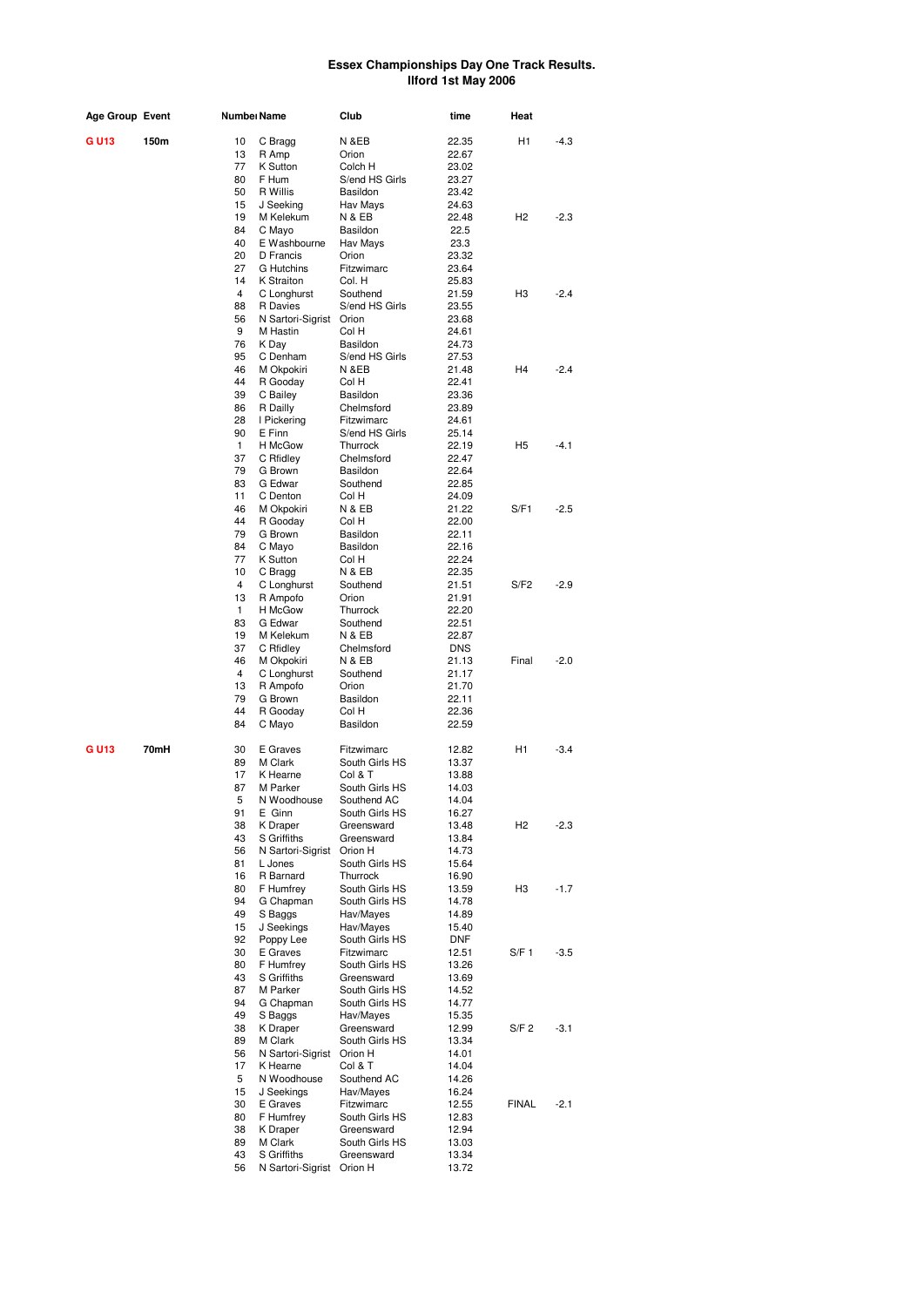| Age Group Event |            |                | Numbei Name             | Club                             | time               | Heat           |        |      |         |      |
|-----------------|------------|----------------|-------------------------|----------------------------------|--------------------|----------------|--------|------|---------|------|
| <b>GU13</b>     | 1200m      | 8              | J Judd                  | Thurrock                         | 4m07.91            | H <sub>1</sub> |        |      |         |      |
|                 |            | 53             | E McAuliff              | Hav/Mayes                        | 4m24.64            |                |        |      |         |      |
|                 |            | 57             | L Macgregor             | Orion H                          | 4m25.57            |                |        |      |         |      |
|                 |            | 78             | T Atkins                | Basildon                         | 4m37.78            |                |        |      |         |      |
|                 |            | 21             | N Danimo                | C'ford AC                        | 4m42.41            |                |        |      |         |      |
|                 |            | 85             | S Ashurst               | C'ford AC                        | 4m43.16            |                |        |      |         |      |
|                 |            | 22<br>93       | D Knight                | Hav/Mayes                        | 4m47.67            |                |        |      |         |      |
|                 |            | 92             | S Richard               | South Girls HS<br>South Girls HS | 4m51.24            |                |        |      |         |      |
|                 |            | 23             | Poppy Lee<br>C Smee     | Southend AC                      | 4m56.00            | H <sub>2</sub> |        |      |         |      |
|                 |            | $\overline{7}$ | R O'Neill               |                                  | 4m04.54            |                |        |      |         |      |
|                 |            | 45             | S Jarvis                | Hav/Mayes<br>Southend AC         | 4m06.18<br>4m43.59 |                |        |      |         |      |
|                 |            | 54             | A Buckmast              | Orion H                          | 4m44.78            |                |        |      |         |      |
|                 |            | 60             | L Pereira               | Orion H                          | 4m45.85            |                |        |      |         |      |
|                 |            | 24             | E Griffiths             | Fitzwimarc                       | 4m55.85            |                |        |      |         |      |
|                 |            | 12             | R Murphy                | Hav/Mayes                        | 5m19.93            |                |        |      |         |      |
|                 |            | 63             | D Moore                 | St Angelas Urs                   | 5m27.37            |                |        |      |         |      |
|                 |            | 3              | E Bounds                | Hav/Mayes                        | 4m10.01            | H <sub>3</sub> |        |      |         |      |
|                 |            | 64             | D Atanda                | St Angelas Urs                   | 4m18.75            |                |        |      |         |      |
|                 |            | 47             | E Ballard               | Basildon                         | 4m19.67            |                |        |      |         |      |
|                 |            | $\overline{c}$ | N Peachey               | Hav/Mayes                        | 4m31.22            |                |        |      |         |      |
|                 |            | 75             | C Wade                  | Greensward                       | 4m32.96            |                |        |      |         |      |
|                 |            | 62             | J Andrews               | Orion H                          | 4m44.12            |                |        |      |         |      |
|                 |            | 26             | M Burgess               | Fitzwimarc                       | 4m47.21            |                |        |      |         |      |
|                 |            | 25             | <b>G</b> Whitwell       | Fitzwimarc                       | 4m54.81            |                |        |      |         |      |
|                 |            | 8              | J Judd                  | Thurrock                         | 3m58.91            | <b>FINAL</b>   |        |      |         |      |
|                 |            | 3              | E Bounds                | Hav/Mayes                        | 3m59.86            |                |        |      |         |      |
|                 |            | $\overline{7}$ | R O'Neill               | Hav/Mayes                        | 4m01.35            |                |        |      |         |      |
|                 |            | 23             | C Smee                  | Southend AC                      | 4m07.08            |                |        |      |         |      |
|                 |            | 64             | D Atanda                | St Angelas Urs                   | 4m19.44            |                |        |      |         |      |
|                 |            | 47             | E Ballard               | Basildon                         | 4m19.47            |                |        |      |         |      |
|                 |            | 53             | E McAuliff              | Hav/Mayes                        | 4m21.54            |                |        |      |         |      |
|                 |            | 57             | L Macgregor             | Orion H                          | 4m22.99            |                |        |      |         |      |
|                 |            | $\overline{c}$ | N Peachey               | Hav/Mayes                        | 4m33.89            |                |        |      |         |      |
|                 |            |                |                         |                                  | LJ                 | 75mH           | SP     | HJ   | 800m    |      |
| <b>GU15</b>     | Pentathlon | 24             | Chloe Galloway          | WG & EL                          | 4.80m              | 11.8           | 8.02   | 1.60 | 2m32.15 | 3007 |
|                 |            | 13             | Sarah Glanville         | Col & T                          | 4.42m              | 13.5           | 9.39   | 1.36 | 2m58.60 | 2267 |
|                 |            | 35             | Elizabeth Ridley C'ford |                                  | 4.36m              | 13.5           | 6.32   | 1.42 | 3m03.48 | 2074 |
|                 |            | 56             | <b>Felicity Clarke</b>  | Southend                         | 4.00m              | 13.0           | 5.31   | 1.21 | 2m36.80 | 2035 |
|                 |            | 58             | <b>Eleanor Evans</b>    | Southend AC                      | 4.31m              | 13.3           | 5.61   | 1.45 | 3m10.08 | 2010 |
|                 |            | 52             | Ellie Besford           | C'ford                           | 4.42m              | 13.9           | 7.18   | 1.33 | 3m04.33 | 2009 |
|                 |            | 2              | Jessica Cutts           | Col H                            | 4.28m              | 14.1           | 5.6    | 1.24 | 2m45.83 | 1949 |
|                 |            | 45             | Alice Stewart           | Cecil J                          | 4.36m              | 15.2           | 6.79   | 1.12 | 3m06.76 | 1509 |
|                 |            | 75             | Mori Sadiq              | St Angelas                       | 3.20 <sub>m</sub>  | 17.1           | 5.32   | 1.27 | 3m00.03 | 1371 |
|                 |            | 72             | Grace Akurut            | St Angelas                       | 3.35m              | 16.4           | ΝT     | 1.18 | 3m01.75 | 1113 |
| <b>GU15</b>     | 200m       | 40             | K Eleyae                | WG & EL                          | 26.43              | H <sub>1</sub> | $-2.9$ |      |         |      |
|                 |            | 41             | A Nutman                | Southend AC                      | 28.55              |                |        |      |         |      |
|                 |            | 100            | L Newman                | Coopers C Sch                    | 29.45              |                |        |      |         |      |
|                 |            | 38             | E Eaton                 | Basildon                         | 30.51              |                |        |      |         |      |
|                 |            | 73             | N Appiah                | St Angelas Urs                   | 31.77              |                |        |      |         |      |
|                 |            | 55             | E Tele                  | Southend AC                      | 28.91              | H <sub>2</sub> | $-4.5$ |      |         |      |
|                 |            | 14             | R Gibbs                 | C'ford AC                        | 29.47              |                |        |      |         |      |
|                 |            | 6              | A Lusty                 | C'ford AC                        | 29.93              |                |        |      |         |      |
|                 |            | 106            | J Downes                | South Girls HS                   | 31.70              |                |        |      |         |      |
|                 |            | 37             | J Grainger              | C'ford AC                        | 28.40              | H <sub>3</sub> | $-3.3$ |      |         |      |
|                 |            | 31             | M Kenny                 | C'ford AC                        | 28.99              |                |        |      |         |      |
|                 |            | 36             | G Vine                  | Basildon                         | 29.50              |                |        |      |         |      |
|                 |            | 44             | P Woods                 | Harlow AC                        | 29.57              |                |        |      |         |      |
|                 |            | 57             | A Jones                 | <b>Ilford AC</b>                 | 30.79              |                |        |      |         |      |
|                 |            | 109            | MA Yea                  | South Girls HS                   | 31.29              |                |        |      |         |      |
|                 |            | 37             | J Grainger              | C'ford AC                        | 27.64              | S/F1           | $-1.2$ |      |         |      |
|                 |            | 55             | E Tele                  | Southend AC                      | 27.74              |                |        |      |         |      |
|                 |            | 44             | P Woods                 | Harlow AC                        | 29.00              |                |        |      |         |      |
|                 |            | 100            | L Newman                | Coopers C Sch                    | 29.27              |                |        |      |         |      |
|                 |            | 36             | G Vine                  | Basildon                         | 30.03              |                |        |      |         |      |
|                 |            | 38             | E Eaton                 | Basildon                         | 30.73              |                |        |      |         |      |
|                 |            | 40             | K Eleyae                | WG & EL                          | 26.55              | S/F2           | $-1.7$ |      |         |      |
|                 |            | 41             | A Nutman                | Southend AC                      | 28.73              |                |        |      |         |      |
|                 |            | 14             | R Gibbs                 | C'ford AC                        | 28.95              |                |        |      |         |      |
|                 |            | 31             | M Kenny                 | C'ford AC                        | 29.46              |                |        |      |         |      |
|                 |            | 6              | A Lusty                 | C'ford AC                        | 29.52              |                |        |      |         |      |
|                 |            | 57             | A Jones                 | <b>Ilford AC</b>                 | 30.45              |                |        |      |         |      |
|                 |            | 40             | K Eleyae                | WG & EL                          | 26.79              | <b>FINAL</b>   | $-1.8$ |      |         |      |
|                 |            | 55             | E Tele                  | Southend AC                      | 27.85              |                |        |      |         |      |
|                 |            | 37             | J Grainger              | C'ford AC                        | 28.14              |                |        |      |         |      |
|                 |            | 41<br>44       | A Nutman                | Southend AC                      | 28.82              |                |        |      |         |      |
|                 |            |                | P Woods                 | Harlow AC                        | 29.26              |                |        |      |         |      |
|                 |            | 14             | R Gibbs                 | C'ford AC                        | 29.44              |                |        |      |         |      |